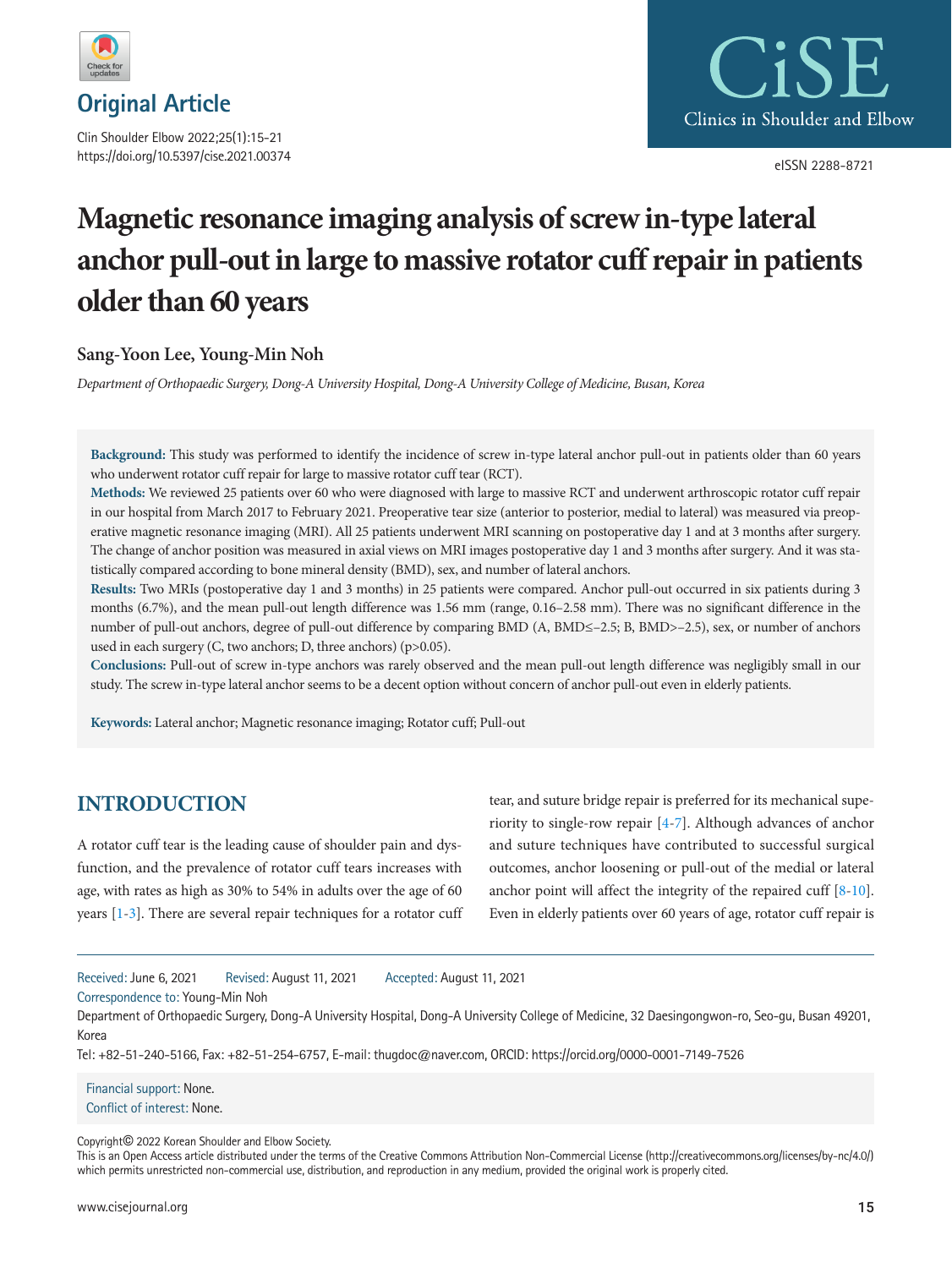a very common procedure, and anchor pull-out is a concern because the possibility in patients with poor bone quality is relatively high [\[11](#page-5-6)[,12\]](#page-5-4).

Suture bridge repair and use of lateral anchors is the most common technique in arthroscopic rotator cuff repair in the past decade. Although lateral anchors have been reported to have good biomechanical pull-out strength [\[13,](#page-5-5)[14\]](#page-5-7), there are clinical concerns of screw loosening or pull-out of the lateral anchor in elderly patients, since the lateral portion of the greater tuberosity (GT) is composed of sparse cancellous bone [\[15](#page-5-8)[,16](#page-5-9)]. Furthermore, bone mineral density (BMD) does not reflect accurately bone quality of the lateral GT because it is calculated most often in the hip and spine areas. Even in elderly patients with good BMD, when inserting a screw in-type anchor, a loose fit during screw purchase is not uncommon, indicating questionable anchor stability.

There are some reports of lateral anchor pull-out. Tsiouri and Mok [\[17](#page-5-10)] reported a lateral row anchor that failed at 2 weeks after surgery, and Martinel and Bonnevialle [\[18](#page-5-7)] detected anchor pull-out by ultrasound at 6 weeks after surgery. However, as far as we know, there are no studies evaluating lateral anchor pullout based on analysis of serial follow-up radiographic images. This study was performed to identify the incidence of screw intype lateral anchor pull-out in patients older than 60 years who underwent rotator cuff repair for large and massive rotator cuff tears. We hypothesized that the degree of pull-out is correlated with variables of BMD, sex, and number of anchors, which can affect bone quality and pull-out strength.

## **METHODS**

#### **Ethical Statement**

This study was approved by the Institutional Review Board of Dong-A University Hospital (IRB No. 21-122). Owing to the retrospective design, the requirement for informed consent was waived.

#### Patient and Imaging Selection

This study reviewed 243 patients who were diagnosed with rotator cuff tear and underwent arthroscopic rotator cuff repair in Dong-A University Hospital from March 2017 to February 2021. Of 243 patients, 43 receiving screw in-type lateral anchor were followed via magnetic resonance imaging (MRI) on postoperative day 1 and at 3 months after surgery. Of these, five patients were younger than 60 years, six had small to medium-sized rotator cuff tears, three had no BMD tests, and four underwent postoperative MRI scans in other hospitals; all were excluded from the analysis. A total of 25 patients was included in the current study and retrospectively reviewed. Demographic data were collected using electronic medical records from our hospital [\(Table 1\)](#page-1-0). MRI (Discovery 750; GE Healthcare, Chicago, IL, USA) scans were performed at 3.0 Tesla (Water, Inphase, Outphase, short T1 inversion recovery) phases in our hospital. The change of lateral row anchor position was measured in serial axial views on MRI images. Images were interpreted using a standard picture archiving and communication system (PACS) workstation (Centricity, GE Healthcare). To measure the pull-out length of the anchor, we set a new parameter, the distance of anchor protrusion from the outermost surface of the cortical bone. First, the insertion point was located for the lateral anchor in the serial axial views. Second, a straight line was drawn along the outermost line of the cortex at the insertion point. Then, a line parallel to the first line was drawn at the most protruding part of the anchor. Finally, the vertical distance between the two parallel straight lines was measured, and the longest distance in the serial axial views was selected [\(Fig. 1\)](#page-1-1). Both authors performed these measurements. Inter-observer variability was assessed using the intraclass correla-

#### <span id="page-1-0"></span>**Table 1.** Demographics data

| Variable              | Patient $(n=25)$                   |  |  |
|-----------------------|------------------------------------|--|--|
| Age $(yr)$            | $67.32 \pm 5.01$ (60 to 77)        |  |  |
| Sex (male:female)     | 10:15                              |  |  |
| Follow-up period (mo) | $10.48 \pm 5.56$ (3 to 22)         |  |  |
| <b>BMD</b>            | $-1.39 \pm 1.07$ (-3.15 to -0.10)  |  |  |
| Tear size (mm)        |                                    |  |  |
| ML                    | $40.52 \pm 10.35$ (30.18 to 58.00) |  |  |
| AP                    | $37.99 \pm 7.61$ (29.56 to 50.82)  |  |  |
|                       |                                    |  |  |

Values are presented as mean±standard deviation (range). BMD: bone mineral density, ML: medial to lateral, AP: anterior to posterior.

<span id="page-1-1"></span>

**Fig. 1.** Magnetic resonance imaging images on (A) postoperative day 1 and (B) 3 months after surgery with the same view (Outphase axial T2 IDEAL). The length of lateral row anchor pull-out was assessed by measuring the distance anchors pulled out perpendicular to the outer lateral cortex.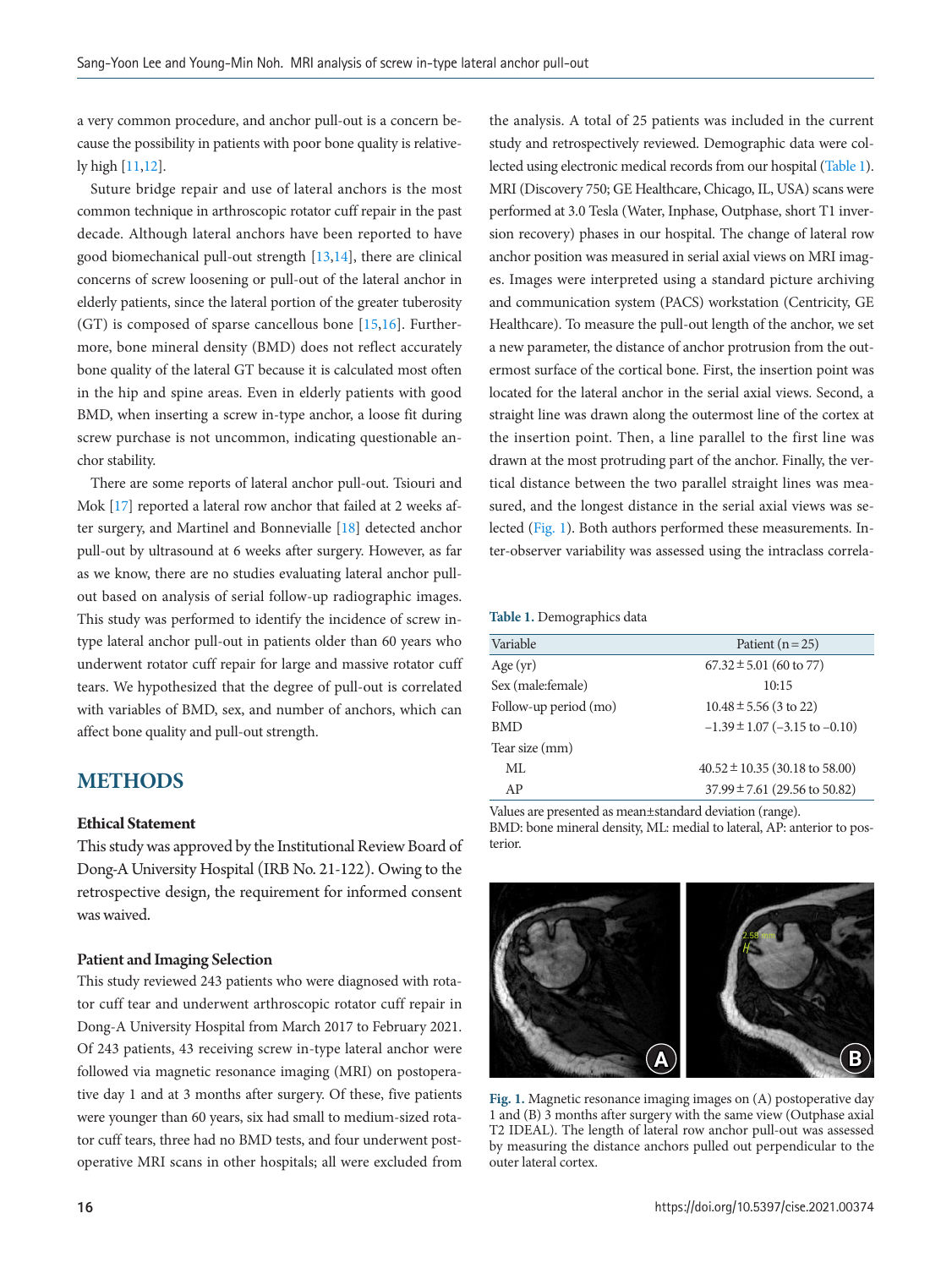tion coefficient, which was 0.802 (95% confidence interval, 0.763–0.887) for the proposed parameter.

#### **Surgical Technique**

All surgeries were performed by a single surgeon (YMN) with patients in the beach chair position under general anesthesia with an interscalene block. Diagnostic examination of the glenohumeral intraarticular region was performed using a 30° arthroscope via the posterior portal. After moving the scope to the subacromial space, bursectomy and subacromial decompression were performed via anterior and lateral portals. The size and tear configuration of the rotator cuff were identified through lateral and posterolateral portals.

After biceps tenotomy or tenodesis and routine acromioplasty, the rotator cuff tissue was mobilized to its fullest extent, and careful assessment was made as to which repair configuration would yield the most complete repair at the lowest tension. Margin convergence and medialization were conducted if necessary to lateralize the free margin of the rotator cuff tear and to minimize strain at the repair site. Triple-loaded medial anchors (2.3 mm Iconix; Stryker, Kalamazoo, MI, USA) were placed at the articular margin of cartilage according to tear size, and six strands of FiberWire (Arthrex, Naples, FL, USA) from each anchor were passed just lateral to the musculotendinous margin of the torn rotator cuff using suture hook with shuttle relay technique. Knot tying at the medial anchor was performed with an SMC sliding knot. After five to seven strands of FiberWire were loaded in the lateral anchor through the islet, two or three 5.5-mm biocomposite lateral row screw in-type anchors (5.5 mm BioComposite Swivelock, Arthrex) were inserted just lateral to the bicipital groove, at the lateral and posterior aspects of GT after FiberWire tightening. After confirming the repaired tendon and anchors to be well maintained in the subacromial and glenohumeral joints, all portals were closed layer by layer.

A postoperative rehabilitation protocol was followed for all patients, starting with passive shoulder range of motion after shoulder immobilization for 6 weeks using a shoulder abduction brace. At 12 weeks postoperatively, progressive muscle-strengthening exercises were started.

#### **Statistical Analysis**

Data are presented as mean ± standard deviation. Categorical variables were analyzed using chi-square test or Fisher exact test, and continuous variables were analyzed using independent t-test or Mann-Whitney U-test. Parameters were evaluated using the Wilcoxon signed-rank test. Statistical analyses were performed using IBM SPSS ver. 19 (IBM Corp., Armonk, NY, USA). The

level of significance was set at p < 0.05.

## **RESULTS**

A total of 25 patients with large to massive rotator cuff tears who underwent MRI at postoperative day 1 and 3 months after surgery was examined. The mean age of the patients was  $67.32 \pm 5.01$  years (range,  $60-77$  years). There were 10 men with a mean age of  $65.30 \pm 5.06$  years and 15 women with a mean age of  $68.67 \pm 4.65$  years. The mean BMD score was  $-1.39 \pm 1.07$ (range, –3.15 to –0.10). The mean tear size in the coronal and sagittal planes was  $40.52 \pm 10.35$  mm (range, 30.18–58.00 mm) and  $37.99 \pm 7.61$  mm (range, 29.56–50.82 mm), respectively (Table 1). Among 25 patients compared on two consecutive MRI scans (postoperative day 1 and 3 months), anchor pull-out occurred in six (6.7%), and the mean pull-out length was 1.56 mm (0.16– 2.58).

Of the 25 patients, six (24%) had osteoporosis (BMD  $\leq -2.5$ ; A group), and 19 (76%) had normal bone density or osteopenia (BMD > –2.5; B group). Our method was not able to analyze correlation between BMD and pull-out number, but the number of these occurrences was 0 (0%) in the A group and six (31.58%) in the B group [\(Table 2](#page-2-0)).

The mean pull-out length was  $0.79 \pm 1.10$  mm in the male group and  $0.10 \pm 0.33$  mm in the female group. The number of cases in the male group with pull-out was four (40%), and two (13.33%) were observed in the female group. The pull-out length and number were not statistically different between the two groups  $(p > 0.05)$  [\(Table 3\)](#page-3-0).

Of the 25 patients, 14 (56%) used two lateral anchors (C group)

<span id="page-2-0"></span>**Table 2.** Comparison of age, sex, tear size, re-tear, and accompanying pull-out length and number between two groups

| Variable             | A group <sup>*</sup> | $B$ group <sup><math>\bar{ }</math></sup> | p-value |
|----------------------|----------------------|-------------------------------------------|---------|
| No. of patients      | 6(24)                | 19(76)                                    |         |
| Age $(yr)$           | $70.17 \pm 5.27$     | $66.42 \pm 4.71$                          | 0.133   |
| <b>Sex</b>           |                      |                                           | 0.051   |
| Male                 | $\Omega$             | 10                                        |         |
| Female               | 6                    | 9                                         |         |
| Tear size (mm)       |                      |                                           |         |
| ML                   | $37.44 \pm 7.42$     | $41.50 \pm 11.10$                         | 0.949   |
| AP                   | $34.01 \pm 4.21$     | $39.25 \pm 8.08$                          | 0.227   |
| Re-tear              | 1                    | 5                                         | 1.000   |
| Pull-out length (mm) | $0.00 \pm 0.00$      | $0.49 \pm 0.89$                           | 0.126   |
| Pull-out no.         | 0                    | 6                                         | 0.278   |

Values are presented as number (%) or mean±standard deviation. ML: medial to lateral, AP: anterior to posterior. \*Bone mineral density  $(BMD) \le -2.5$ ; <sup>†</sup>BMD > -2.5.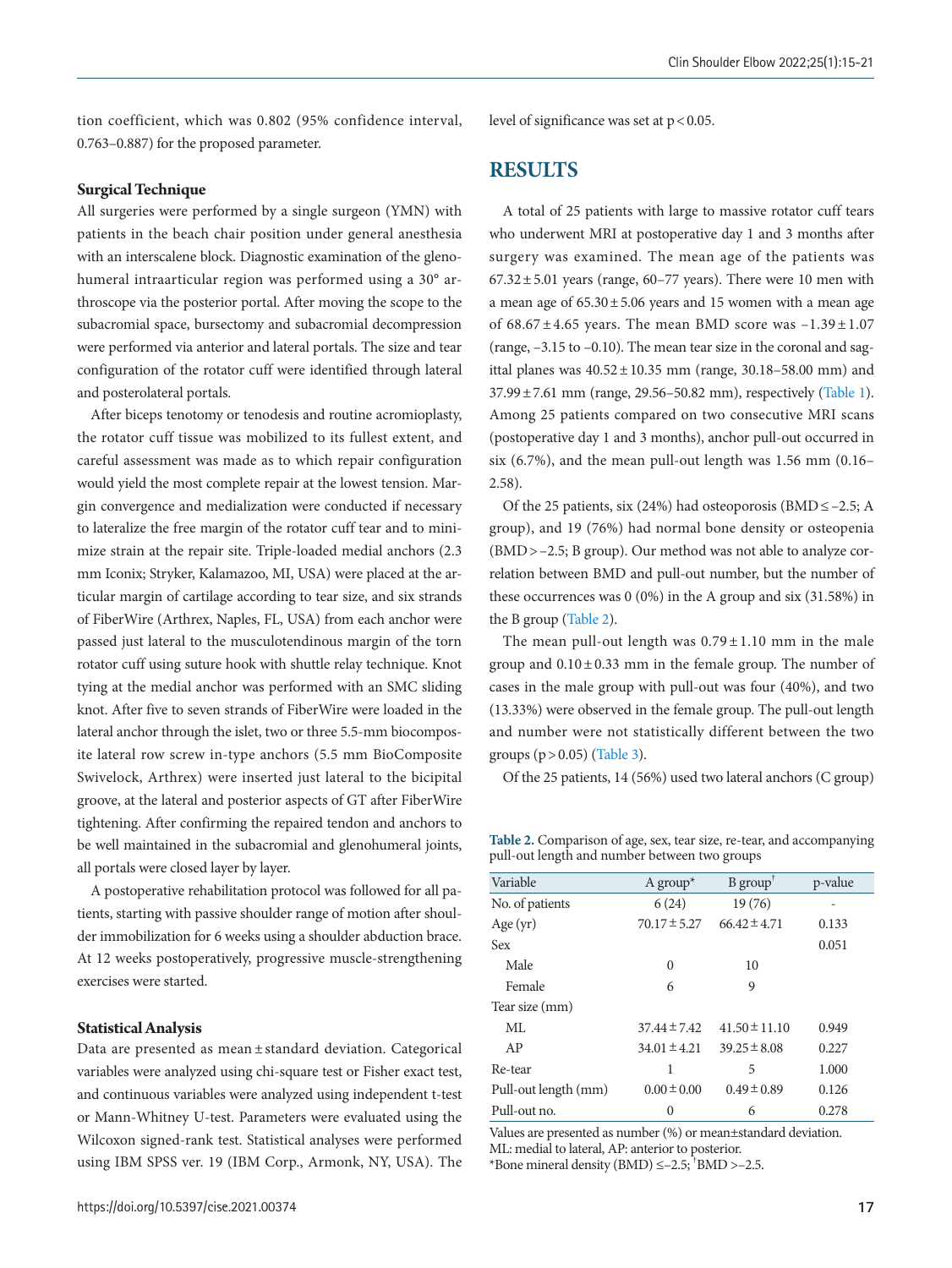<span id="page-3-0"></span>

| Table 3. Comparison of age, tear size, BMD, re-tear, and accompany- |  |  |
|---------------------------------------------------------------------|--|--|
| ing pull-out length and number between sex groups                   |  |  |

| Variable             | Male              | Female           | p-value |  |
|----------------------|-------------------|------------------|---------|--|
| No. of patients      | 10(40)            | 15(60)           |         |  |
| Age $(yr)$           | $65.30 \pm 5.06$  | $68.67 \pm 4.65$ | 0.106   |  |
| Tear size (mm)       |                   |                  |         |  |
| ML                   | $43.54 \pm 11.66$ | $38.51 \pm 9.23$ | 0.360   |  |
| AP                   | $41.69 \pm 8.31$  | $35.52 \pm 6.22$ | 0.052   |  |
| <b>BMD</b>           | $-0.68 \pm 0.70$  | $-1.86 \pm 1.02$ | 0.005   |  |
| Re-tear              | $\overline{4}$    | $\mathcal{D}$    | 0.175   |  |
| Pull-out length (mm) | $0.79 \pm 1.10$   | $0.10 \pm 0.33$  | 0.089   |  |
| Pull-out no.         | 4                 | 2                | 0.175   |  |

Values are presented as number (%) or mean±standard deviation.

BMD: bone mineral density, ML: medial to lateral, AP: anterior to posterior.

and 11 (44%) used three lateral anchors (D group). The average pull-out length was  $0.15 \pm 0.51$  mm in the C group and  $0.66 \pm 1.02$ mm in the D group. The number of cases with pull-out was two (14.29%) in the C group and four (36.36%) in the D group. The pull-out length and pull-out number did not differ significantly between the two groups  $(p > 0.05)$  [\(Table 4](#page-3-1)).

## **DISCUSSION**

In this study, we focused on the incidence of screw in-type lateral anchor pull-out recognized by serial MRI during the first 3 months after large to massive rotator cuff repair in patients older than 60 years. The results of this study indicate that BMD, age, and lateral anchor number do not yield a significant difference in outcome.

There are previous studies that have shown the pull-out of anchors following rotator cuff repair [\[19](#page-5-13)[-22\]](#page-6-3). Kaar et al. [\[19](#page-5-13)] reported the complications of metallic suture anchors and showed that, while the use of metallic suture anchors in the shoulder is common and useful, there are remarkable risks if the anchors are placed improperly. In a study by Djurasovic et al. [\[20\]](#page-5-12), suture anchor loosening occurred in eight patients, all of whom had to undergo repeated repair of the rotator cuff tendon to bone attachment. Moreover, several studies addressed early anchor pullout. Dezaly et al. [\[21\]](#page-5-14) reported a prevalence of 3.1% early anchor pull-out in 127 patients, while Benson et al. [\[22](#page-6-3)] detected early suture anchor pull-out at a rate of 2.4% in 269 patients. Dezaly et al. [\[21](#page-5-14)] found that the benefit of repair was especially clear in intermediate tears, and Benson et al. [\[22\]](#page-6-3) reported that anchor pull-out risk increases with tear size. There are some previous studies regarding the pull-out of lateral row anchor [17,18]. Tsiouri and Mok [17] reported a lateral row anchor that failed at <span id="page-3-1"></span>**Table 4.** Comparison of age, sex, tear size, re-tear, and accompanying pull-out length and number between two groups

| Variable             | $C$ group <sup>*</sup> | $D$ group <sup>†</sup> | p-value |
|----------------------|------------------------|------------------------|---------|
| No. of patient       | 14(56)                 | 11(44)                 |         |
| Age $(yr)$           | $67.57 \pm 4.29$       | $67.00 \pm 6.00$       | 0.546   |
| Sex                  |                        |                        | 0.241   |
| Male                 | 4                      | 6                      |         |
| Female               | 10                     | 5                      |         |
| Tear size (mm)       |                        |                        |         |
| ML                   | $35.02 \pm 8.23$       | $47.52 \pm 8.52$       | 0.003   |
| AP                   | $34.11 \pm 5.54$       | $42.93 \pm 7.16$       | 0.003   |
| Re-tear              | 4                      | 2                      | 0.661   |
| Pull-out length (mm) | $0.15 \pm 0.51$        | $0.66 \pm 1.02$        | 0.165   |
| Pull-out no.         | 2                      | 4                      | 0.350   |
|                      |                        |                        |         |

Values are presented as number (%) or mean±standard deviation.

ML: medial to lateral, AP: anterior to posterior.

\*Two lateral anchors; † Three lateral anchors.

2 weeks after surgery and recommend caution when placing lateral anchors on the GT with suspected osteopenia. Martinel and Bonnevialle [18] performed ultrasonography to detect anchor pull-out at 6 weeks after surgery, and three patients showed a mean pull-out distance of 8.3 mm. Existing studies did not serialize imaging tests through MRI and have short follow-up. However, in our study, we compared the MRI results at postoperative day 1 and at 3 months after surgery and analyzed the degree of pull-out. We chose this short-term follow-up based on the assumption that most anchor pull-out would occur in the early postoperative period. We thought that well maintained anchors at 3 months after surgery would have achieved coaptation with the bone, leaving little chance of later pull-out. As a result, the screw in-type lateral anchor did not pull-out easily in the first 3 months regardless of bone quality. Anchor pull-out was observed in six patients (6.7%), and the average length of anchor pull-out was very small (1.56 mm).

Some of the factors affecting anchor stability are cuff repair technique, cuff tear size, BMD, sex, age, anchor number, and anchor location [4[,6](#page-5-11),13,15]. Osteoporotic changes in the proximal humerus can decrease the stability of anchor fixation and cause problems in rotator cuff repair [\[20,](#page-5-12)[23\]](#page-6-0). The site for re-attachment of tendons in rotator cuff repair varies by patient, and surgeons determine the appropriate location depending on cuff tear size, degree of tendon retraction, and degree of firm fixation after anchor insertion [\[24](#page-6-1)[,25](#page-6-2)]. Since the risk of anchor pull-out increases with decreasing BMD at anchor placement, BMD values of anchor insertion sites are important and vary depending on the specific location of the proximal humerus [12,16]. However, these characteristics are not significantly related to our results.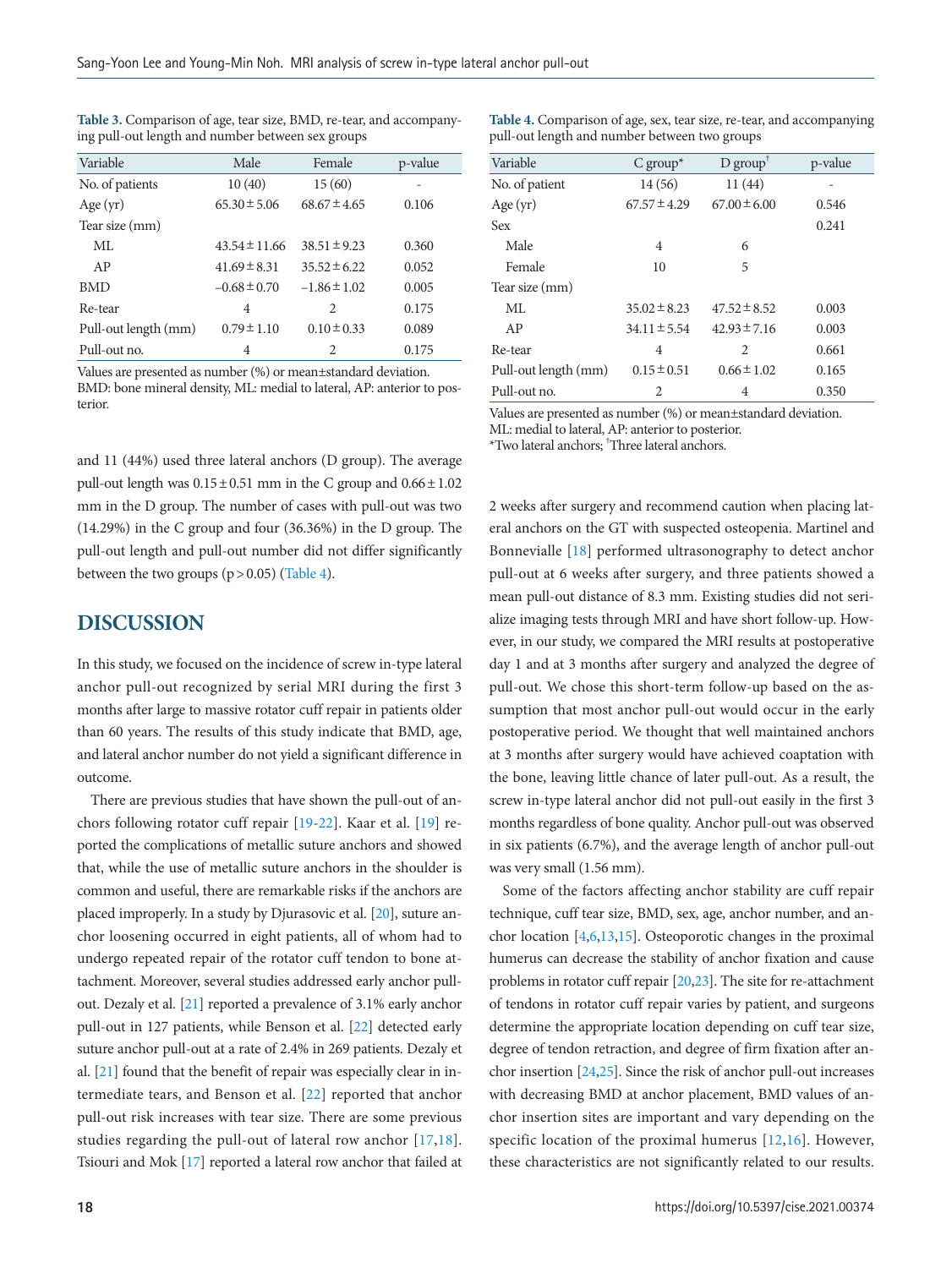There might be selection bias in our study, and unlike previous studies, our results suggest that BMD is not a significant factor related to pull-out length  $(p > 0.05)$ .

It can be predicted that anchor pull-out will be higher in female patients due to poor bone quality because of lower BMD than males according to a previous study [12], but there was no significant difference in number or degree of anchor pull-out between male and female patients in our study  $(p > 0.05)$  (Table 3).

In rotator cuff repair, larger cuff tear sizes can affect pull-out by transmitting greater tension to the lateral row anchor. Kulwick et al. [\[26\]](#page-6-4) suggested that load was transferred through the entire portion of the tendon, as well as the medial row and lateral row anchors in suture bridge repair. Accordingly, the larger is the tear size, the greater is the tension on the anchor, and the higher is the tendency for the anchor to pull-out. However, this was not observed at a significant level in our study ( $p > 0.05$ ).

The GT can be divided into three portions of anterior, middle, and posterior [\(Fig. 2\)](#page-4-0), and BMD values vary within the GT [12,15]. Kirchhoff et al. [\[27\]](#page-6-5) reported that BMD was higher in the posterior portion of the GT, and Tingart et al. [12,16] showed highest trabecular BMD values in the posteromedial region and highest cortical BMD values at the mid-medial aspect. In our study, mild anchor pull-out was observed in the anterior area in three cases, middle in two cases, and posterior in one case. The degree of pull-out according to location of the anchor relative to the GT was not confirmed statistically due to the insufficient number of samples [\(Table 5\)](#page-4-1). Not a single anchor was pulled out by more than 5 mm, indicating little chance of complete anchor pull-out. This outcome seems to result from a decrease in lateral anchor tension as medial row anchors initially bear a load from rotator cuff tension with an increase in pull-out strength due to the high pitch of suture anchors.

We chose patients with large to massive rotator cuff tear older than 60 years for the following reasons. First, MRI scanning of postoperative day one was performed only in such patients. Second, evaluation was thought to be needed because the larger is the size of the rotator cuff tear, the greater will be the retracted tension stress at each anchor, and the greater is the susceptibility to pull-out of the lateral anchor, especially in elderly patients with poor bone quality [16[,28](#page-6-6)]. Third, evaluation was conducted considering both BMD and age, since we have clinical experience that firm fixation cannot be achieved when anchors are placed loosely at the insertion site despite normal BMD values in patients older 60 years. In addition, the reason for limiting the study to screw in-type anchors was that we thought bone quality would be more affected than with push in-type anchors attached

<span id="page-4-0"></span>

**Fig. 2.** The greater tuberosity (GT) can be divided into three portions of anterior (Ant), middle (Mid), and posterior (Post). In our study, a total of six patients demonstrated anchor pull-out. The mean age of these patients was 67.17±5.04 years. Mild anchor pull-out was observed in the Ant area in three cases, Mid in two cases, and Post in one case. The average pull-out length according to location was 1.50 mm in the Ant, 1.79 mm in the Mid, and 1.29 mm in the Post area. LT: lesser tuberosity.

| Variable                | Patient no. |               |           |                |          |          |
|-------------------------|-------------|---------------|-----------|----------------|----------|----------|
|                         |             | $\mathcal{L}$ | 3         | 4              |          | $\sigma$ |
| Age(yr)                 | 62          | 73            | 64        | 65             | 65       | 74       |
| Sex                     |             | М             | F         | М              | М        | M        |
| <b>BMD</b>              | $-0.1$      | $-0.3$        | $-0.3$    | $-0.1$         | $-1.5$   | $-1.7$   |
| No. of anchors          |             | 3             | 3         | $\overline{c}$ | 3        | 3        |
| Pull-out length (mm)    | 0.16        | 0.99          | 1.29      | 1.90           | 2.43     | 2.58     |
| No. of tendons involved | 2           | 3             |           | 2              |          | 3        |
| Pull-out location       | Anterior    | Middle        | Posterior | Anterior       | Anterior | Middle   |

<span id="page-4-1"></span>**Table 5.** Anchor pull-out case information

BMD: bone mineral density.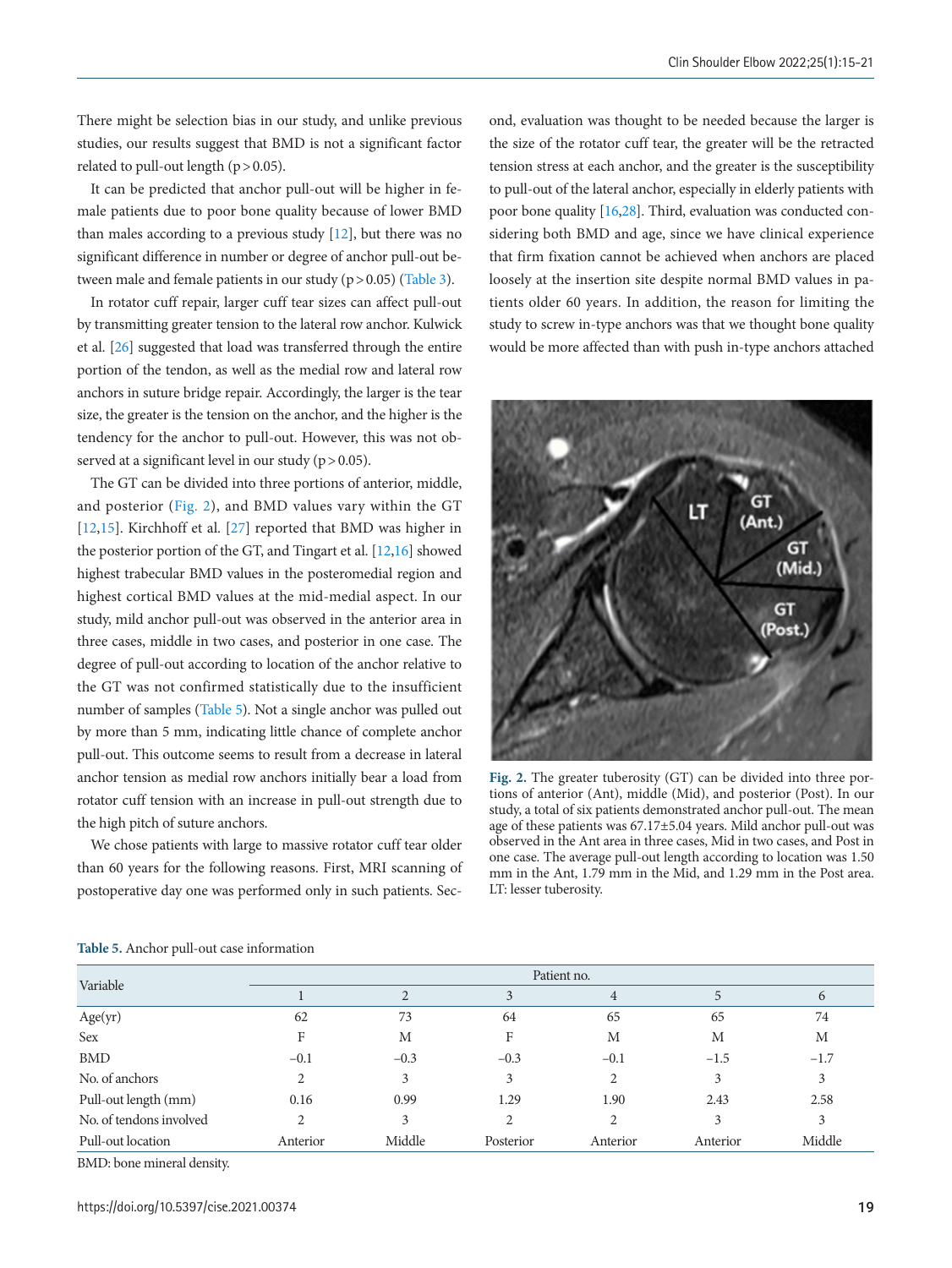to the cortex, and we assumed study homogeneity with use of one type of anchor.

This study had several limitations. First, the most significant drawback of this study is that the sample size was too small. However, since the evaluation was limited to large and massive rotator cuff tear in patients over 60 years and limited to patients who underwent MRI at postoperative day 1 and at 3 months after surgery, the patient number of 25 is not insufficient. Second, the small number of groups with osteoporosis (BMD  $\le$  -2.5) was not sufficient for a simple comparison. However, as mentioned in the text, it is not possible to evaluate the bone quality of the proximal humerus with simple BMD. The reason for this study was that, although BMD score was not bad, firm fixation could not be achieved in many cases when we placed the lateral anchor in the cancellous portion of the GT in elderly patients. This study is meaningful for its restriction of patients to those older than 60 years. Finally, the mean follow-up period was limited to only 3 months after surgery. However, as most anchor pull-out occurs in the early postoperative period, meaningful clinical importance is maintained with this time frame.

Screw in-type lateral anchor pull-out was observed in six cases (24%), and the length of pull-out was negligibly small (1.56 mm) in first 3 months after surgery. Detailed comparisons were made according to BMD, sex, and number of anchors, but there was no statistically significant difference in number of pulled out anchors, degree of pull-out difference of lateral anchor, or re-tear rate ( $p > 0.05$ ). As a result, the screw in-type lateral anchor seems to be a suitable option without concern of anchor pull-out even in elderly patients ( > 60 years).

## **ORCID**

Sang-Yoon Lee https://orcid.org/0000-0003-1424-0040 Young-Min Noh https://orcid.org/0000-0001-7149-7526

## <span id="page-5-2"></span>**REFERENCES**

- <span id="page-5-0"></span>1. [Lehman C, Cuomo F, Kummer FJ, Zuckerman JD. The inci](https://www.ncbi.nlm.nih.gov/pubmed/8541777)[dence of full thickness rotator cuff tears in a large cadaveric](https://www.ncbi.nlm.nih.gov/pubmed/8541777)  [population. Bull Hosp Jt Dis 1995;54:30-1.](https://www.ncbi.nlm.nih.gov/pubmed/8541777)
- 2. [Milgrom C, Schaffler M, Gilbert S, van Holsbeeck M. Rota](https://doi.org/10.1302/0301-620x.77b2.7706351)[tor-cuff changes in asymptomatic adults: the effect of age, hand](https://doi.org/10.1302/0301-620x.77b2.7706351)  [dominance and gender. J Bone Joint Surg Br 1995;77:296-8.](https://doi.org/10.1302/0301-620x.77b2.7706351)
- <span id="page-5-1"></span>3. [Sher JS, Uribe JW, Posada A, Murphy BJ, Zlatkin MB. Abnor](https://doi.org/10.2106/00004623-199501000-00002)[mal findings on magnetic resonance images of asymptomatic](https://doi.org/10.2106/00004623-199501000-00002)  [shoulders. J Bone Joint Surg Am 1995;77:10-5.](https://doi.org/10.2106/00004623-199501000-00002)
- 4. [Thangarajah T, Lo IK, Sabo MT. Rotator cuff repair techniques:](https://doi.org/10.1016/j.jcot.2021.03.006)

[current concepts. J Clin Orthop Trauma 2021;17:149-56.](https://doi.org/10.1016/j.jcot.2021.03.006)

- 5. [Mihata T, Watanabe C, Fukunishi K, et al. Functional and struc](https://doi.org/10.1177/0363546511415660)[tural outcomes of single-row versus double-row versus com](https://doi.org/10.1177/0363546511415660)[bined double-row and suture-bridge repair for rotator cuff](https://doi.org/10.1177/0363546511415660)  [tears. Am J Sports Med 2011;39:2091-8.](https://doi.org/10.1177/0363546511415660)
- <span id="page-5-11"></span>[6. Cho NS, Yi JW, Lee BG, Rhee YG. Retear patterns after ar](https://doi.org/10.1177/0363546509350081)[throscopic rotator cuff repair: single-row versus suture bridge](https://doi.org/10.1177/0363546509350081)  [technique. Am J Sports Med 2010;38:664-71.](https://doi.org/10.1177/0363546509350081)
- <span id="page-5-3"></span>[7. Dines JS, Bedi A, ElAttrache NS, Dines DM. Single-row versus](https://doi.org/10.5435/00124635-201002000-00003)  [double-row rotator cuff repair: techniques and outcomes. J Am](https://doi.org/10.5435/00124635-201002000-00003)  [Acad Orthop Surg 2010;18:83-93](https://doi.org/10.5435/00124635-201002000-00003).
- <span id="page-5-4"></span>8. Kim SJ, Choi YR, Jung M, Lee W, Chun YM. Arthroscopic repair of ante[rosuperior massive rotator cuff tears: does repair in](https://doi.org/10.1177/0363546517694028)[tegrity affect outcomes. Am J Sports Med 2017;45:1762-8.](https://doi.org/10.1177/0363546517694028)
- 9. [Kim KC, Shin HD, Lee WY, Han SC. Repair integrity and func](https://doi.org/10.1177/0363546511425657)[tional outcome after arthroscopic rotator cuff repair: dou](https://doi.org/10.1177/0363546511425657)[ble-row versus suture-bridge technique. Am J Sports Med](https://doi.org/10.1177/0363546511425657)  [2012;40:294-9.](https://doi.org/10.1177/0363546511425657)
- <span id="page-5-5"></span>10. DeF[ranco MJ, Bershadsky B, Ciccone J, Yum JK, Iannotti JP.](https://doi.org/10.1016/j.jse.2007.03.020)  [Functional outcome of arthroscopic rotator cuff repairs: a cor](https://doi.org/10.1016/j.jse.2007.03.020)[relation of anatomic and clinical results. J Shoulder Elbow Surg](https://doi.org/10.1016/j.jse.2007.03.020)  [2007;16:759-65.](https://doi.org/10.1016/j.jse.2007.03.020)
- <span id="page-5-6"></span>1[1. Jo YH, Lee KH, Kim SJ, Kim J, Lee BG. National trends in sur](https://doi.org/10.3346/jkms.2017.32.2.357)[gery for rotator cuff disease in Korea. J Korean Med Sci 2017;](https://doi.org/10.3346/jkms.2017.32.2.357) [32:357-64.](https://doi.org/10.3346/jkms.2017.32.2.357)
- <span id="page-5-8"></span>12. Tingart MJ, Aprele[va M, Lehtinen J, Zurakowski D, Warner JJ.](https://doi.org/10.1177/0363546503262644)  [Anchor design and bone mineral density affect the pull-out](https://doi.org/10.1177/0363546503262644)  [strength of suture anchors in rotator cuff repair: which anchors](https://doi.org/10.1177/0363546503262644)  [are best to use in patients with low bone quality. Am J](https://doi.org/10.1177/0363546503262644) Sports Med 2004;32:1466-73.
- <span id="page-5-10"></span><span id="page-5-9"></span>13. Acan AE, Hapa O, Horoz L, Ka[ra A, Havıtçıoğ](https://doi.org/10.5606/ehc.2018.57519)lu H. Effects of a lateral row anchor position on the suture holding strength of a double-row knotless fixation in rotator cuff repair. Eklem Hastalik Cerrahisi 2018;29:46-51.
- <span id="page-5-7"></span>14. Lafosse L, Br[ozska R, Toussaint B, Gobezie R. The outcome and](https://doi.org/10.2106/jbjs.f.00305)  [structural integrity of arthroscopic rotator cuff repair with use](https://doi.org/10.2106/jbjs.f.00305)  [of the double-row suture anchor technique. J Bone Joint Surg](https://doi.org/10.2106/jbjs.f.00305)  [Am 2007;89:1533-41.](https://doi.org/10.2106/jbjs.f.00305)
- <span id="page-5-13"></span>15. Sakamoto [Y, Kido A, Inoue K, et al. In vivo microstructural](https://doi.org/10.1186/1471-2474-15-351)  [analysis of the humeral greater tuberosity in patients with rota](https://doi.org/10.1186/1471-2474-15-351)[tor cuff tears using multidetector row computed tomography.](https://doi.org/10.1186/1471-2474-15-351)  [BMC Musculoskelet Disord 2014;15:351.](https://doi.org/10.1186/1471-2474-15-351)
- <span id="page-5-12"></span>16. Tingart MJ, Ap[releva M, Zurakowski D, Warner JJ. Pullout](https://doi.org/10.2106/00004623-200311000-00021)  [strength of suture anchors used in rotator cuff repair. J Bone](https://doi.org/10.2106/00004623-200311000-00021)  [Joint Surg Am 2003;85:2190-8.](https://doi.org/10.2106/00004623-200311000-00021)
- <span id="page-5-14"></span>17. [Tsiouri C, Mok DH. Early pullout of lateral row knotless anchor](https://doi.org/10.4103/0973-6042.59972)  [in rotator cuff repair. Int J Shoulder Surg 2009;3:63-5](https://doi.org/10.4103/0973-6042.59972).